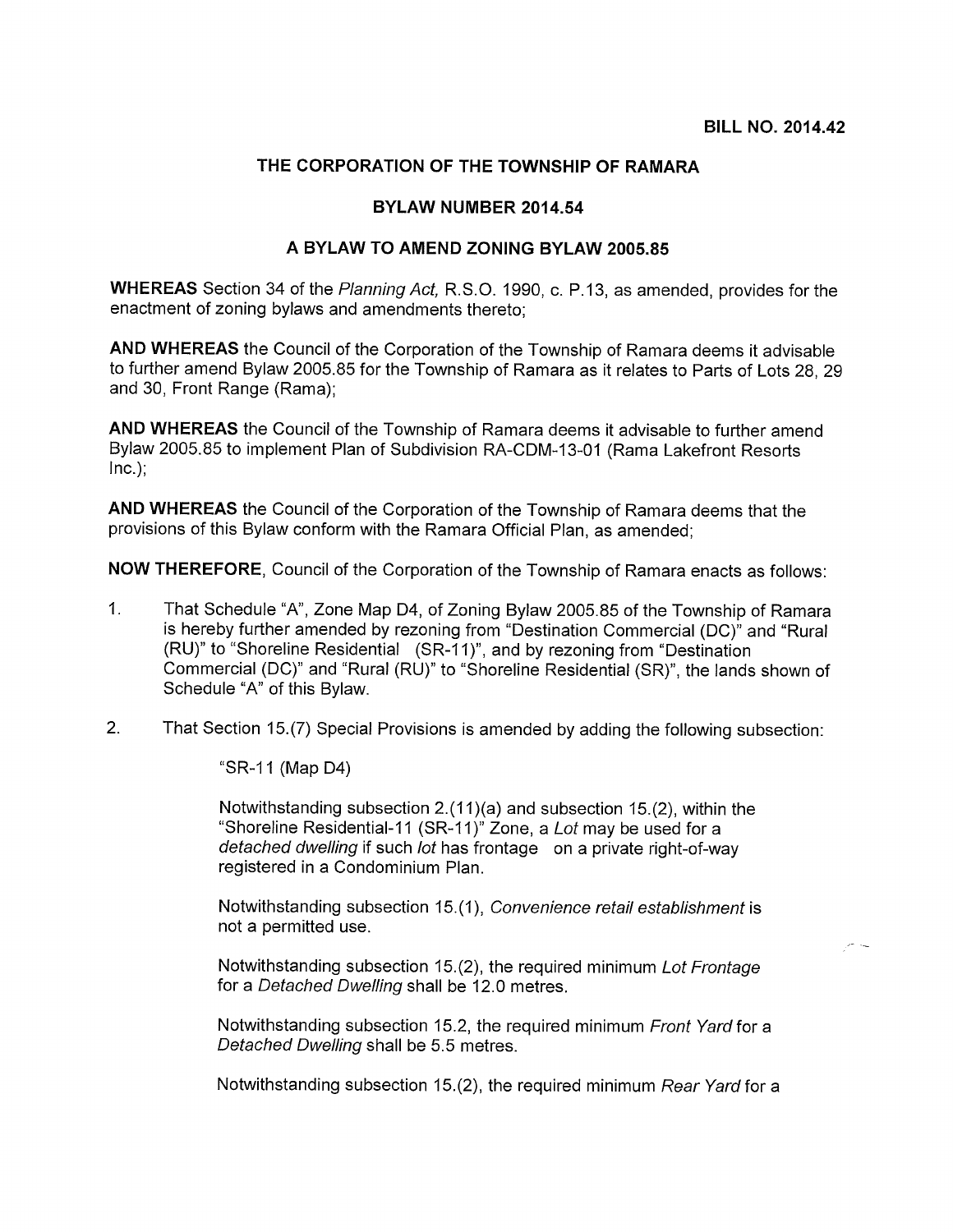Detached Dwelling shall be:

25 metres for Lots 5 to 23 inclusive; 20 metres for Lots 2 to 4 inclusive; 10 metres for Lots <sup>1</sup> and 24,

as identified on the subject draft approved Plan of Subdivision.

Notwithstanding subsection 15.(2), the required maximum Building Height shall be 10.6 metres.

Notwithstanding subsection 2.(8), in the case of a detached dwelling unit shall be 10.6 metres.<br>Notwithstanding subsection 2.(8), in the case of a<br>on a lot, the minimum gross floor area is 110 m<sup>2</sup>.

A maximum of twenty-four (24) detached dwellings may be constructed and occupied on twenty-four (24) individual lots in the "Shoreline Residential-11 (SR-11)" Zone.

No permanent buildings or structures shall be located or installed within 10 metres of the easterly limit of the right-of-way of County Road No. 44, unless the County of Simcoe approves an exemption in writing according to the County Setback Bylaw.

All other provisions of this Bylaw shall apply."

- 3. That Schedule "A" attached, does and shall form part of this Bylaw.
- 4. That this Bylaw shall come into force and take effect on the date of the passing thereto, subject to the provisions of Section 34 of the Planning Act, as amended.

BYLAW READ A FIRST, SECOND AND THIRD TIME AND PASSED THIS 14th DAY OF JULY, 2014.

William Duffy, Mayor

Janice E. McKinnon, Clerk